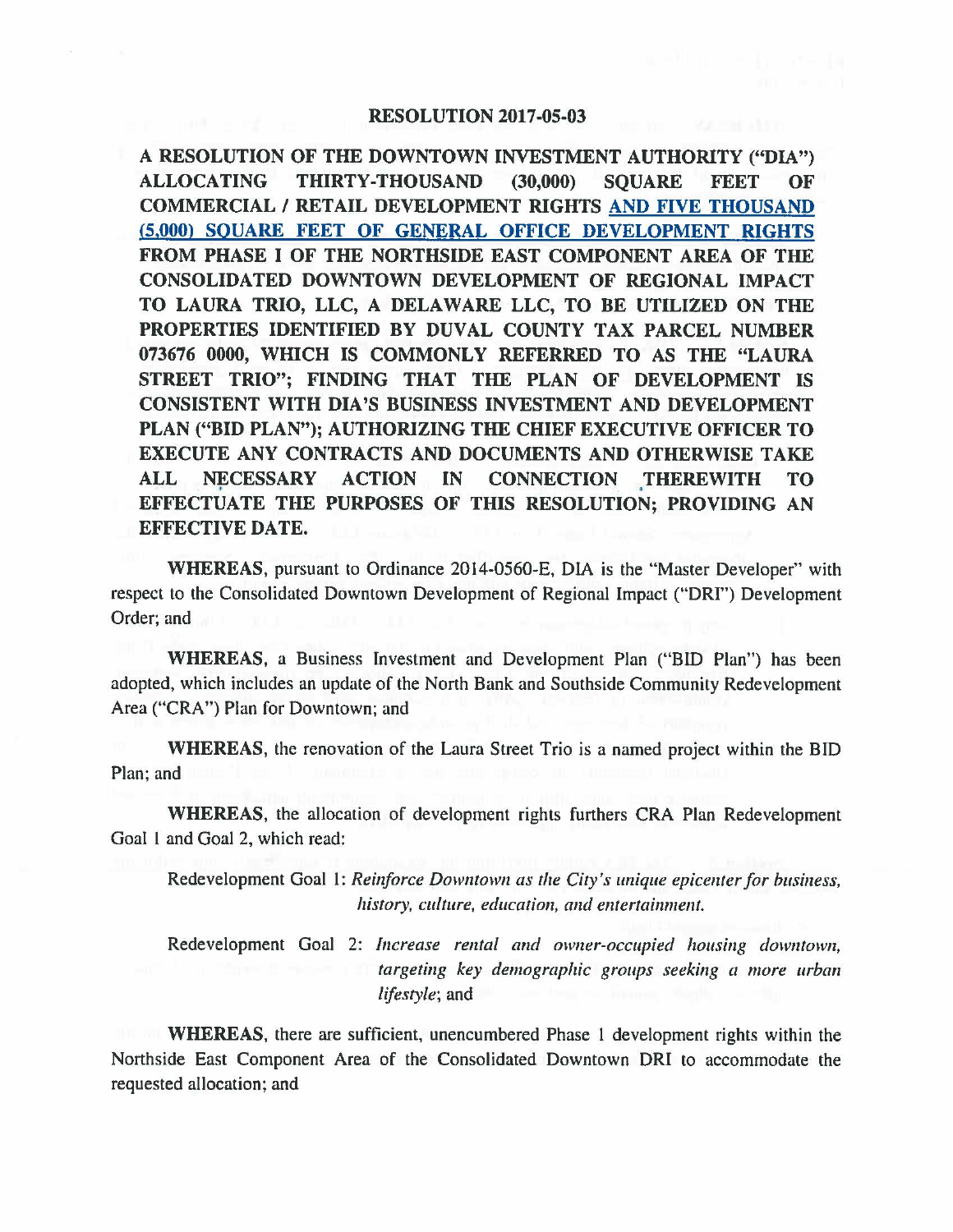**WHEREAS,** combined, the three buildings comprising the Laura Street Trio contain approximately 72,000 square feet of existing general office and 10,000 square feet of existing commercial / retail that pre-date the current Consolidated Downtown ORI and the former Northside East ORI; and

**WHEREAS,** the DIA adopted Resolution 2017-02-01, which approved a term sheet for redevelopment of both the Laura Street Trio and the Barnett Building, NOW THEREFORE

## BE IT **RESOLVED,** by the Downtown Investment Authority

**Section 1.** DIA allocates thirty-thousand (30,000) square feet of Phase I commercial/ retail development rights and five thousand (5.000) square feet\_of Phase I general office development rights from the Northside East Component Area of the Consolidated Downtown DRI for use on the Duval County Tax Parcel 073676 0000, subject to the following provisions:

- A. Laura Trio, LLC, a Delaware LLC, or their assign, will provide to the DIA and the City a "Trio Performance Schedule", the substantial completion date of which shall . be consistent with the substantial completion date within a Redevelopment Agreement. Should Laura Trio, LLC, a Delaware LLC, or their assign, fail to the substantial completion date identified in the "Trio Performance Schedule", this allocation of rights shall become null and void without further action.
- B. Any proposed assignment by Laura Trio, LLC, a Delaware LLC, of the allocation of development rights shall be subject to the prior written approval of the Chief Executive Officer of the DIA ("CEO"), not to be unreasonably withheld, conditioned, or delayed. Any such assignee shall be an affiliate or related company of developer and shall provide documentation and other information as reasonably requested by the CEO demonstrating it has the experience and financial capability of completing the development of the Property. Such assignee must enter into an assignment and assumption agreement in form and content as reasonably approved by the DIA CEO.

**Section 2.** The DIA hereby finds that this Resolution is supported by the following Redevelopment Goals and Strategic Objectives of the CRA Plan:

## A. Redevelopment Goals:

Redevelopment Goal 1: *Reinforce Downtown as the City's unique epicenter for business, history, culture, education, and entertainment.* 

Redevelopment Goal 2: *Increase rental and owner-occupied housing downtown, targeting key demographic groups seeking a more urban lifestyle.*